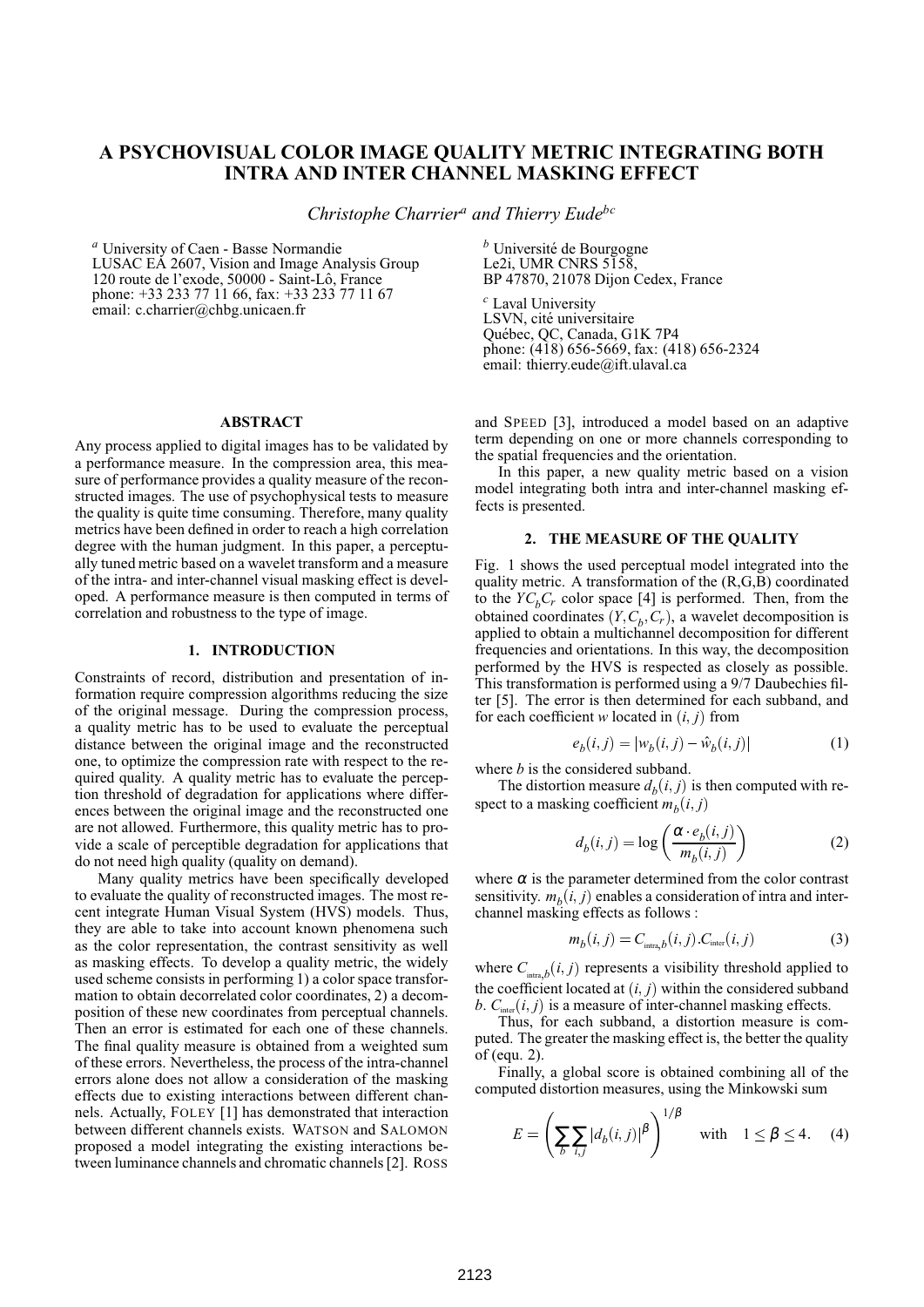

Figure 1: Perceptual model used.

#### **2.1 RGB Components Transformation**

A decorrelating transformation must be applied to the first three components of an image. Two goals have been achieved by this transformation, namely, color decorrelation for efficient compression and reasonable color space with respect to the human visual system for quantization. We have chosen to use the  $YC<sub>b</sub>C<sub>r</sub>$  color space. This space is widely used for compression of color images since one can easily reach high compression rates when the conversion is applied to a color image before compression schemes. The linear transformation of the R, G and B gamma corrected coordinates is

$$
\begin{pmatrix}\nY \\
C_b \\
C_r\n\end{pmatrix} = \begin{pmatrix}\n16 \\
128 \\
128\n\end{pmatrix} + \n(5)\n\begin{pmatrix}\n16 \\
128 \\
128\n\end{pmatrix}
$$
\n
$$
\begin{pmatrix}\n65.481 & 128.553 & 24.966 \\
-37.797 & -74.203 & 112 \\
112 & -93.786 & -18.214\n\end{pmatrix} \begin{pmatrix}\nR' \\
V' \\
B'\n\end{pmatrix} = \begin{pmatrix}\n1 \\
1 \\
1\n\end{pmatrix}
$$

# **2.2 Masking model**

Masking is an important visual phenomena that describes existing interactions between stimuli. The term of masking is used when the perception of a stimulus S1 is masked by the existence of a second stimulus S2. Since masking effects are present within the spatial frequencies subband, one has to take into account the masking effects within one subband (intra-band masking effect) and the masking effects due to the existing interactions between different frequencies subbands (inter-band masking effects), as described in equ. 3.

#### *2.2.1 Intra-channel masking*

A visible stimulus can be hidden by another one. In other words, the masking effect increases the visibility threshold with respect to the mask contrast. A simple intra-band masking model must clarify how masking can be parametrized. The model describes basically, how the contrast threshold , at which the signal becomes visible, varies with respect to the presence of a masker contrast. The non linearity of the function of the sensitivity threshold  $C_{\text{intra},b}$  can be approximated by two piece-wise linear functions

$$
C_{\text{intra},b}(i,j) = \max(1, w_b(i,j)^{\varepsilon})
$$
 (6)

where  $\varepsilon$  is the slope-parameter of the curve present in Figure 2. A typical value of  $\varepsilon$  from psycho-visual experiments is  $\varepsilon = 0.75$  [6].



Figure 2: Threshold elevation characterized by slopeparameter <sup>ε</sup>.

#### *2.2.2 Inter-channel masking*

In order to model the increased masking provided by large coefficients in other subbands, the model adopted needs to take into account interband interactions over the three orientations and the spatial support. In other words, a coefficient predicting the masking effect over the three orientations is introduced. This coefficient, labeled as  $h_{i,j}$  allows the computation of the inter-band masking effect located at  $(i, j)$  within the band  $u$ . The technique consists in using a set of locally neighboring wavelet coefficients of size  $M \times M$ centered around position  $i, j$  over the three orientations. A frequential Gaussian mask  $\omega_f$  is then applied on each neighborhood, in order to filter high frequencies, as carried out by the HVS. In each of the three subbands (corresponding to the three orientations) a region centered around the position *i j* is weighted by a Gaussian kernel and summed. Then a spatial Gaussian mask  $\omega_s$  is used to weight each of these sum. Hence the final result  $h_{i,j}$  is given by

$$
h_{i,j} = \sum_{(i,j) \in V_{i,j}} \omega_s(i,j) \sum_{u \in [1,2,3]} \omega_f(u) \hat{w}_{i,j,u}^2.
$$
 (7)

where  $u$  is the channel number that runs over the three orientations, and  $V_{i,j}$  represents the neighborhood  $M \times M$  centered around the position  $i, j$ . Here, the neighborhood is limited to a region of  $7 \times 7$ . This is due to the fact that:

1. for values lower than 7, the size of the neighborhood is too small to allow a correct and a whole evaluation of existing interactions between the three subbands,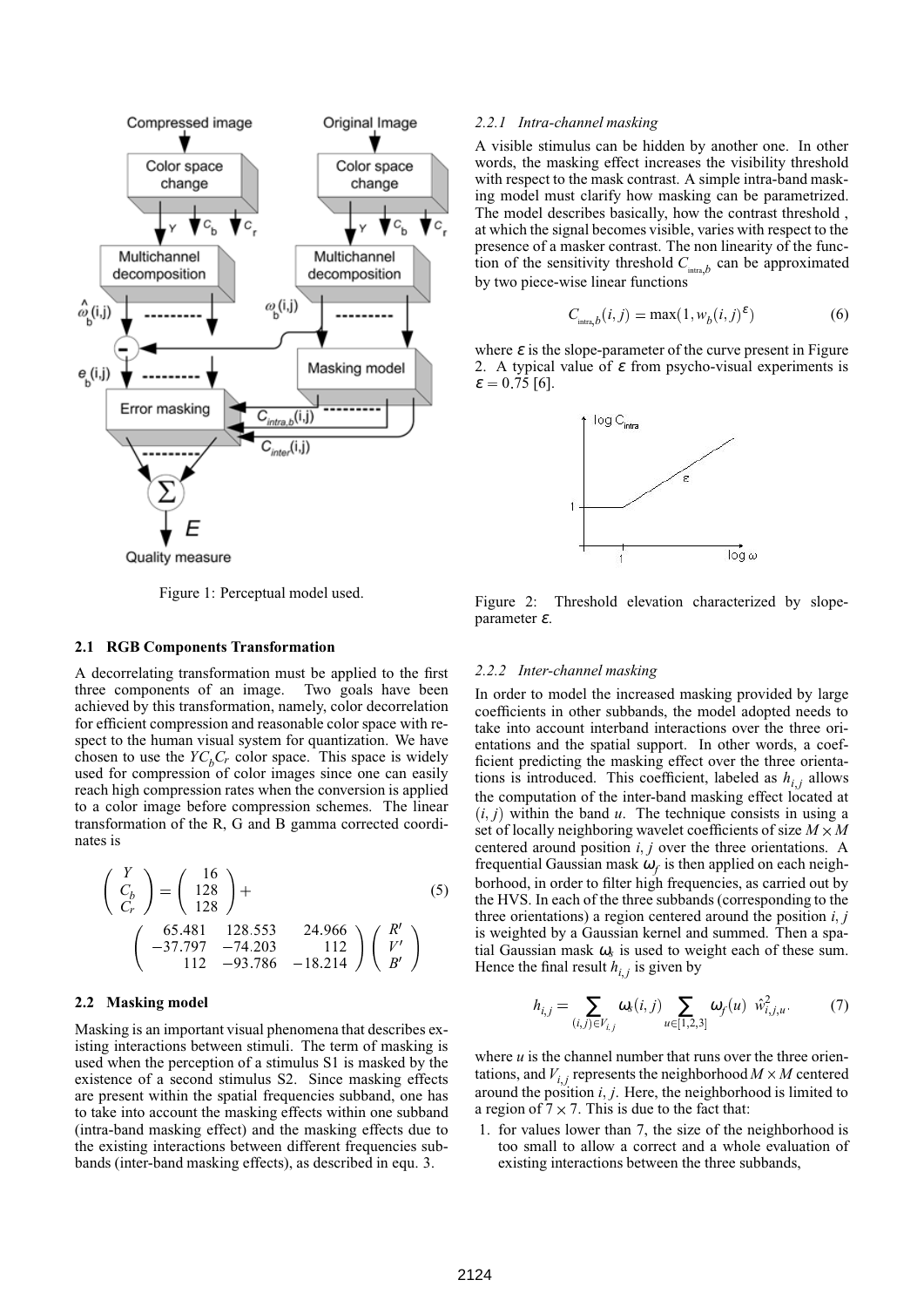2. for values greater than 7, the size of the neighborhood can take into account all existing interactions between the three subbands. Nevertheless, using a size of the mask greater than 7, the obtained precision gain induces a drastic growth of the complexity in terms of data access and mathematical operations.

In Equ. (7), the weighting coefficients are normalized by

$$
\sum_{u \in [1,2,3]} \omega_f(u) \sum_{(i,j) \in V_{i,j}} \omega_s(i,j) = 1,
$$
 (8)

where  $\omega_f$  and  $\omega_s$  are taken from a Gaussian distribution

$$
\omega(R) = \frac{1}{(2\pi)^{\frac{2}{3}}\sqrt{||\Lambda||}}e^{[-\frac{1}{2}(R^{T})\Lambda^{-1}(R)]}
$$
(9)

where  $\Lambda = \mathbb{E}[(R-m)(R^T - R^T)]$  $(R^T - m^T)$  represents the variancecovariance matrix of the weighted mask.

The modeling of the inter-band masking can be formulated as follows

$$
C_{\text{inter}}(i,j) = \max\left(1, h_{i,j}^{\gamma}\right) \tag{10}
$$

where  $\gamma$  is a slope parameter.

# **3. EVALUATION OF PERFORMANCES**

# **3.1 Methodology**

There are a number of attributes that characterize a visual quality metric in terms of the ability of its estimation performance to respect the subjective ratings. These attributes are *accuracy*, *monotonicity*, and *consistency* according to processed type image (low-resolution scenery or strong contrasting textures).

Accuracy  $a_p$  is the ability of a metric to predict subjective ratings with a minimum average error and can be determined by means of the PEARSON linear correlation coefficient; for a set of *N* data pairs  $(x_i, y_i)$ , it is defined as follows:

$$
a_P = \frac{\sum (x_i - \bar{x})(y_i - \bar{y})}{\sqrt{\sum (x_i - \bar{x})^2} \sqrt{\sum (y_i - \bar{y})^2}}
$$
(11)

where  $\bar{x}$  and  $\bar{y}$  are the means of the respective data sets.

*Monotonicity*  $m<sub>S</sub>$  is another important attribute as it measures if increases in one variable are associated with increases in the other variable. Ideally, changes of a metric is rating between different sequences should always have the same sign as the changes of the corresponding subjective ratings. The degree of monotonicity can be quantified by the Spearman rank-order correlation coefficient, which is defined as follows:

$$
m_S = \frac{\Sigma(\chi_i - \bar{\chi})(\psi_i - \bar{\psi})}{\sqrt{\Sigma(\chi_i - \bar{\chi})^2}\sqrt{\Sigma(\psi_i - \bar{\psi})^2}}
$$
  
= 
$$
1 - \frac{6(\psi_i - \psi)^2}{N(N^2 - 1)}
$$
(12)

where  $\chi_i$  is the rank of  $x_i$  and  $\psi_i$  is the rank of  $y_i$ , and  $\bar{\chi}$  and  $\bar{\psi}$ are the respective midranks. The Spearman rank-order correlation is non-parametric, *i.e.* it makes no assumptions about the form of the relationship between the  $x_i$  and  $y_i$ . Then, to

evaluate the performances of the proposed metric, we used on the one hand the results of our previous work [7] which consisted in a comparative evaluation of metrics proposed in the literature and on the other hand a recently developed metric [8].

So, in [7], it was shown that the metric proposed by KARUNASEKERA *et al.* offers a good compromise between accuracy and robustness regarding image type (from homogeneous to strong textured). In [8], LAI *et al.* developed a quality metric based on Haar wavelet decomposition. thus, they model some properties of the low level human vision (contrast sensitivity, intraband masking effect, etc.). This metric is correlated with rating obtained during psychophysic test of quality.

The evaluation of the proposed metric consists in comparing with the two metrics described previously, according to the three mentioned comparison criterions.

#### **3.2 Results**

The images used have been selected from the "LIVE Quality Assessment Database" [9] color image database, Figure 3 showing a sample. The database is composed of 29 original images (*i.e.*, noncompressed). Their complexity ranges from faintly textured to strongly textured.



(a) lighthouse (b) caps





(c) rapids (d) plane

Figure 3: LIVE database sample.

They are coded with 8 bits per channel and were compressed with JPEG2000 standard. The compression rates are chosen in order to obtain a reconstructed images quality rating distribution which is relatively uniform on the rating scale defined in the recommendation UIT-R BT.500-10 [10]. So, the database used totals 198 images.

In order to measure existing correlation between rating obtained by means of the proposed metric and average quality rating (*Mean Opinion Score*) obtained by means of an observers group, the evaluation quality results provided with the LIVE image database were used. In this way a highly boring observers rating process is avoided.

Table 1 presents results obtained for proposed, KARUNASEKERA *et al.* and LAI *et al.* metrics.